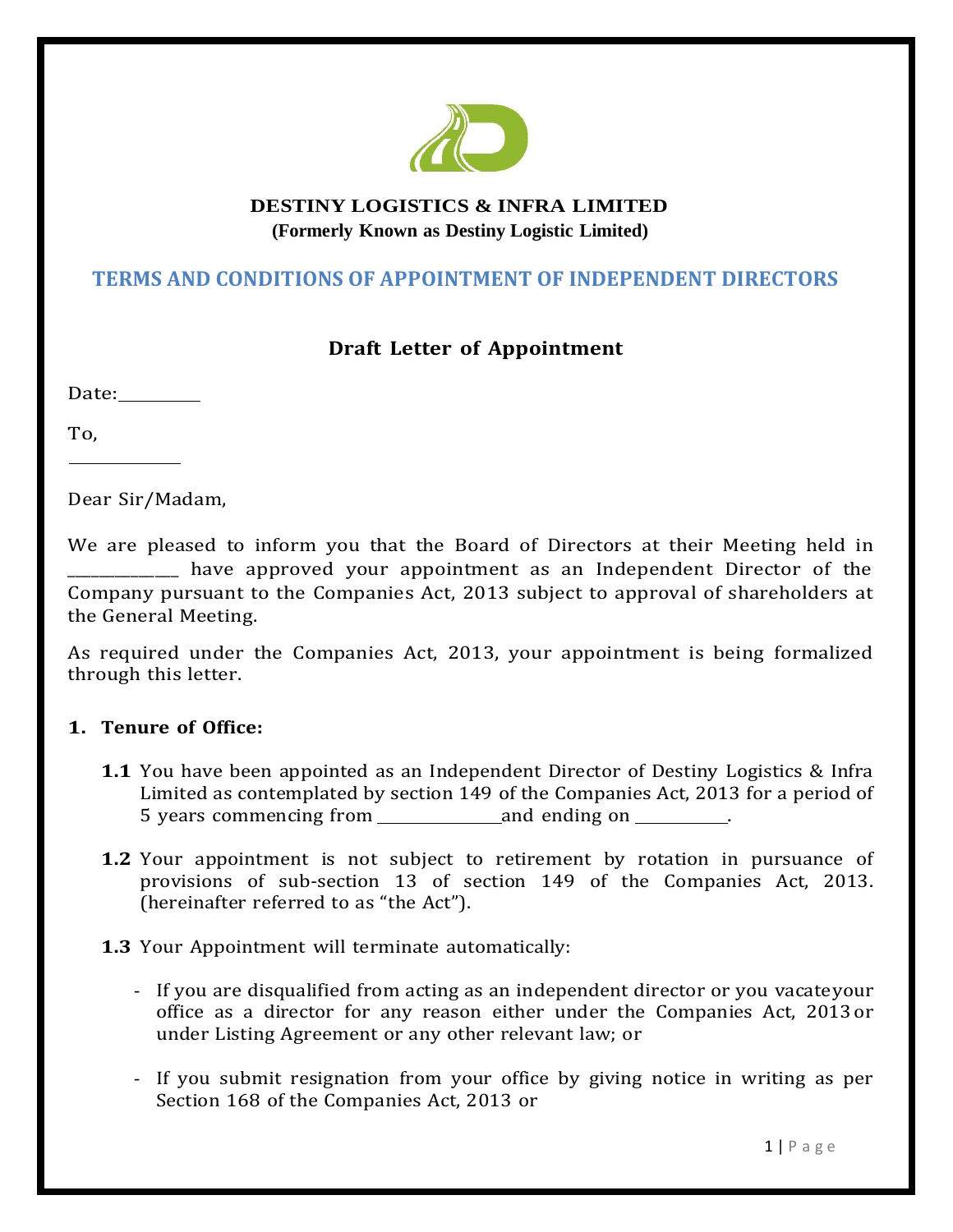- An Ordinary Resolution is passed by the Company for your removal from the office of Director as provided in section 169 of the Companies Act, 2013.

#### **2. Compliance with section 149(6):**

During the tenure of your office as an Independent Director, you are required to continue to comply with the provisions of section 149(6) of the Act.

#### **3. Role, Duties and Functions:**

- Your role and functions as an Independent Director of the Company shall be as prescribed in schedule IV of the Companies Act, 2013.
- You shall serve as Chairman or member of such Board Level Committee or Committees to which you are appointed from time to time and the functions, tasks, duties and powers of such committees shall be such as may be decided by the Board of Directors from time to time.
- Your role and duties will be those normally required of a Non-Executive Independent Director under the Companies Act, 2013 as may be amended from time to time.
- You are required to make disclosure of your interest as per the requirements of Section 184 of Companies Act, 2013 and not to participate in the meeting of the Board where any contract or any arrangement in which you are interested is discussed.
- You shall perform your fiduciary duties as an independent director with integrity.
- You are expected to perform your general fiduciary duties and exercise the skill and care expected of every director.
- You shall perform your duties as a director in compliance with the provisions of Section 166 of the Companies Act, 2013.

#### **4. Evaluation Processes:**

As a member of the Board, your performance as well as the performance of entire Board and its Committee's shall be evaluated annually. Evaluation of each Director shall be done by all the other Directors.

## **5. Code of Conduct:**

You will follow the Company's Code of Conduct and furnish the annual affirmationof the same. You will apply the highest standard of confidentiality and not discloseto any person or company either during the course of the tenure as an Independent Director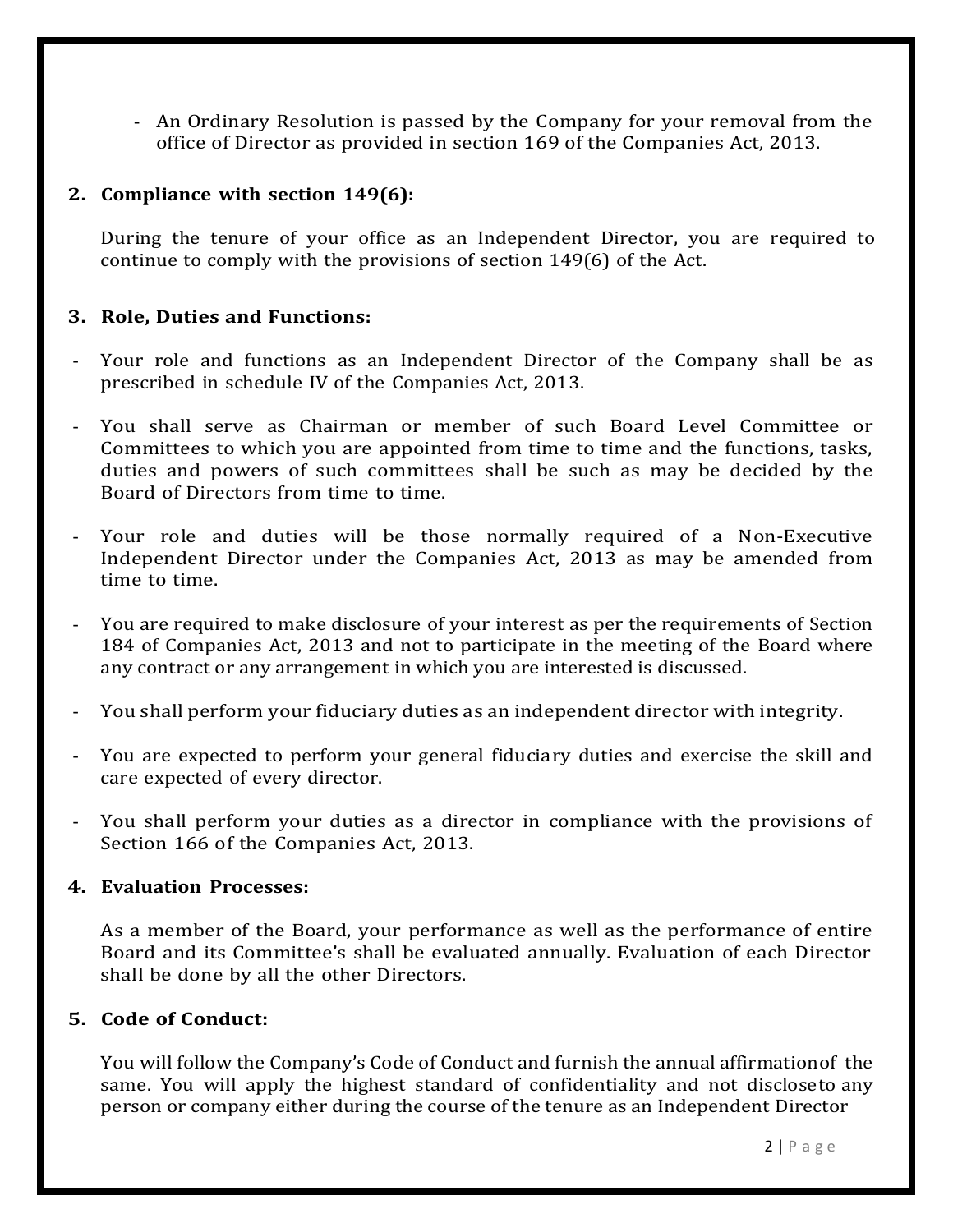or following cessation, any confidential information concerning the Company and Group Companies with which you come into contact by virtue of your position as a Director except as permitted by law or with prior clearance from the Chairman or Company Secretary.

### **6. Prohibition on Insider Trading:**

You will follow code of Conduct for Prevention of Insider Trading of Destiny Logistics & Infra Limited and the requirements under the Companies Act, 2013 and SEBI Regulations.

#### **7. Availability of Directors and Officers Liability Insurance:**

The Company will take an appropriate Directors and Officers Liability Insurance Policy and pay premiums for the same.

#### **8. Induction and Training:**

The Company will conduct a formal induction program to provide suitable training to Independent Directors to familiarise them with the Company, their roles, rights, responsibilities in the Company, nature of the industry in which the Company operates, business model of the Company, etc.

Other training programs as and when required will be taken.

#### **9. Remuneration:**

You will be entitled to sitting fees as decided by the Board of Directors of the Company for attending meetings of the Board of Committee/s thereof or for any other purpose whatsoever as may be decided by the Board of Directors from time to time. You shall be entitled to profit related commission as may be decided by the Board of Directors and approved by the members of the Company under Section 197 of the Act.

#### **10. Reimbursement of Expenses**:

You will be reimbursed all expenses incurred in travelling for attending the Board and other meetings and reasonable and proper accommodation expenses if any for meetings that necessitate you to stay away from your home.

#### **11. Independence and other interests:**

You shall at the first meeting of the Board in every financial year or whenever there is any change in the circumstances which may affect your status as an independent director, give a declaration that you meet the criteria of independence as provided in sub-section (6) of section 149 of the Companies Act, 2013.